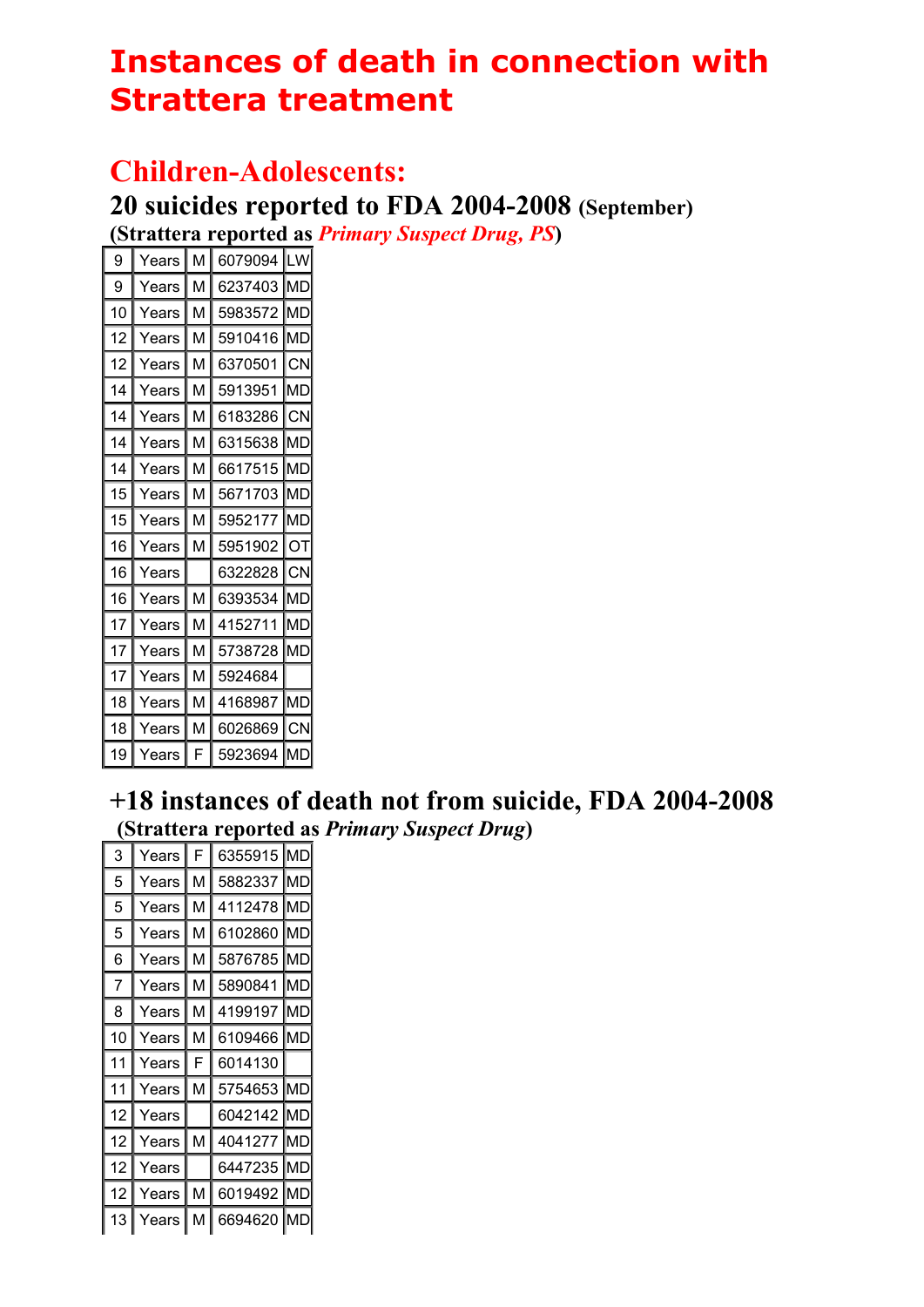| 14 |           | Years   M   6411933 MD |  |
|----|-----------|------------------------|--|
| 14 | Years I   | 5923700 MD             |  |
| 16 | Years I M | 3970831 MD             |  |

**Summary children and adolescents: 20+18= 38 reported dead in FDA 2004-2008 (with Strattera as** *Primary Suspect Drug***, 30 of these reports by Health Care Professionals, HCPs).** 

### **Adults:**

# **+20 suicides reported to FDA 2004-2008**

**(Strattera reported as** *Primary Suspect Drug***)** 

| 20 | Years | F | 5796217 | ΟT        |
|----|-------|---|---------|-----------|
| 21 | Years | М | 6054812 | PН        |
| 21 | Years | M | 6157560 |           |
| 25 | Years | M | 6440228 | МC        |
| 27 | Years | M | 5899462 | МC        |
| 28 | Years | M | 6183275 | CN        |
| 33 | Years | F | 6373005 |           |
| 35 | Years | F | 4101722 | МC        |
| 35 | Years | М | 4141401 | МE        |
| 35 | Years | F | 6571904 | CN        |
| 39 | Years | М | 5744981 | МE        |
|    |       | М | 5897087 |           |
|    |       | M | 5919125 |           |
|    |       | M | 5939430 |           |
|    |       | M | 6168850 | <b>MD</b> |
|    |       | М | 6371858 | MD        |
|    |       | М | 6579175 | MD        |
|    |       | M | 6731814 | CN        |
| 32 | Years | F | 5651144 | <b>MD</b> |
| 47 | Years | М | 5655897 | MD        |

**(The last two cases confirmed as fatal** *suicide* **cases in Lilly's reports to the MHRA)** 

#### **+22 instances of death, not from suicide, FDA 2004-2008 (Strattera reported as** *Primary Suspect Drug***)**

| 20 | Years | м | 6164621 | CN  |
|----|-------|---|---------|-----|
| 26 | Years | м | 5731386 |     |
| 27 | Years | F | 5996604 | MD  |
| 33 | Years | М | 6076514 |     |
| 41 | Years | М | 4157588 | IMD |
|    |       |   |         |     |
| 42 | Years | М | 6353706 | IMD |
| 42 | Years | М | 5658262 | IMD |
| 45 | Years | F | 4148360 |     |
| 46 | Years | М | 6046261 |     |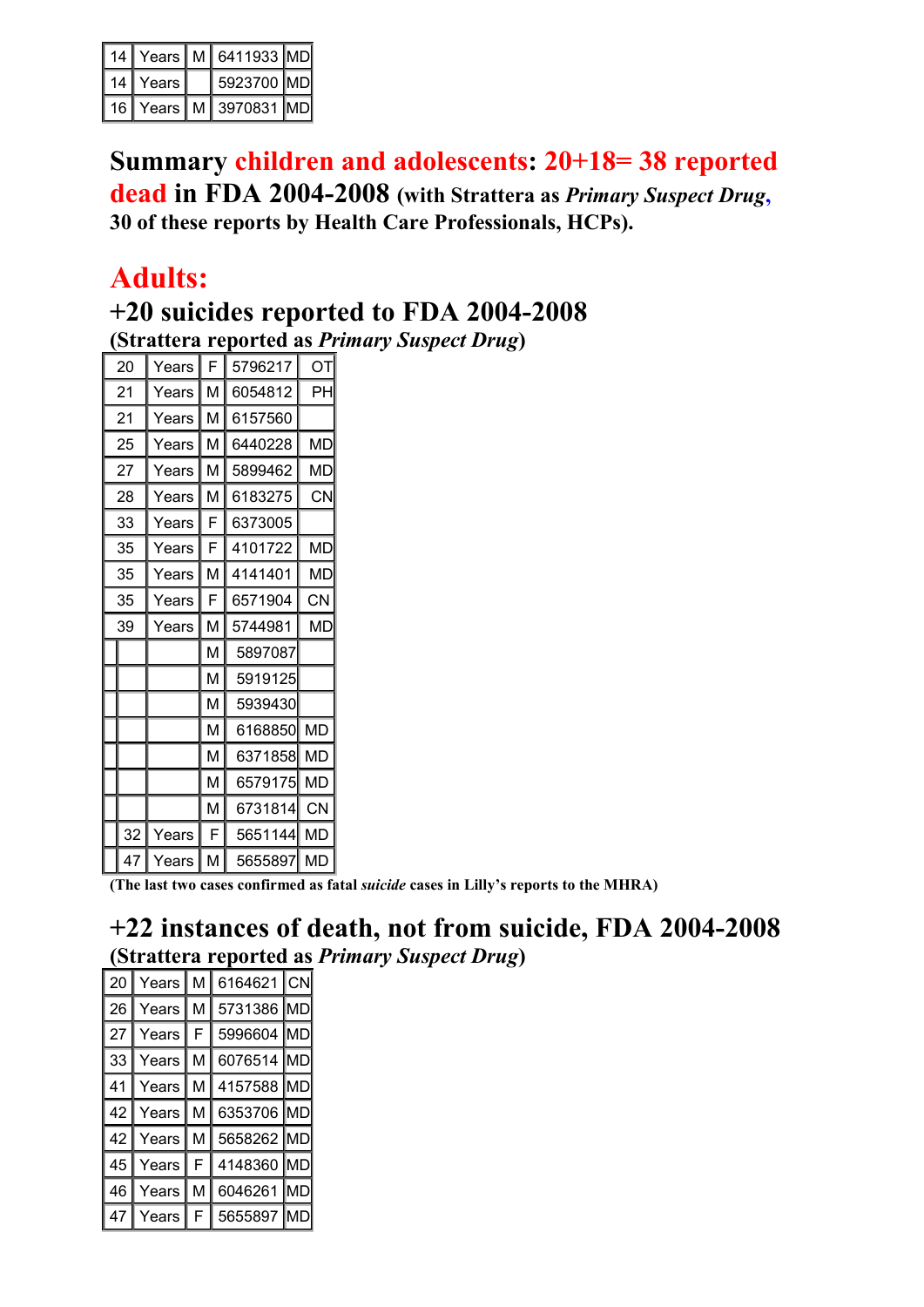| 49 | Years | M | 6179782 MD |           |
|----|-------|---|------------|-----------|
| 50 | Years | F | 6234939    | <b>MD</b> |
| 65 | Years | F | 5862506    | MD        |
| 71 | Years | M | 5769652    | <b>MD</b> |
| 76 | Years | M | 6353706    | <b>MD</b> |
|    |       | F | 6043198    | <b>MD</b> |
|    |       | M | 6014238    | MD        |
|    |       | F | 6508341    | CΝ        |
|    |       | F | 5764249    | MD        |
|    |       | M | 6551202    | MD        |
|    |       | F | 6610971    | <b>MD</b> |
|    |       | M | 6642208    |           |

# **+ 7 stillbirth/abortion spontaneous FDA 2004-2008**

**(Strattera reported as** *Primary Suspect Drug***)** 

|    | Stillbirth              |   | 6041125 MD |    |
|----|-------------------------|---|------------|----|
|    | <b>Stillbirth</b>       |   | 6045434    |    |
|    | Abortion<br>Spontaneous | F | 4205958    |    |
| 22 | Abortion<br>Spontaneous | F | 5752581    | ΟT |
| 25 | Abortion<br>Spontaneous | F | 6384021    | CN |
| 38 | Abortion<br>Spontaneous | F | 5752476 CN |    |
|    | Abortion<br>Induced     |   | 4148345 MD |    |

**Summary adults, stillbirth/abortion spontaneous: 20+22+7= 49 reported dead in FDA 2004-2008 (with Strattera as** *Primary Suspect Drug***) (at least 32 of these reports by HCPs.)** 

```
SUMMARY OF FDA 2004-2008 – Strattera as PS: 
38 children and adolescents + 42 adults + 7 
stillbirth/abortion spontaneous = 87 deaths 
(At least 62 of these reports by HCPs.)
```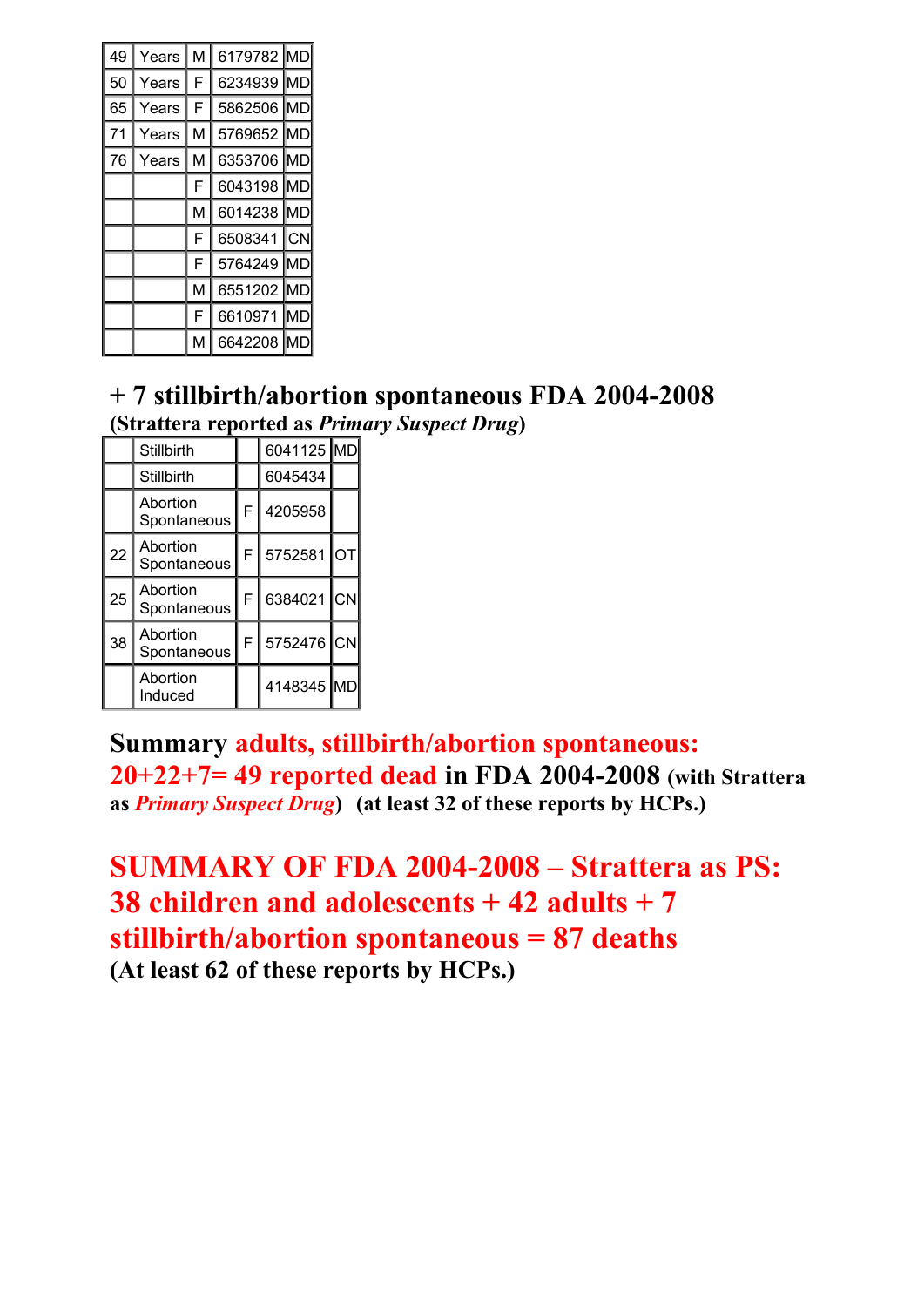**In addition the following fatal cases in connection with Strattera treatment – with Strattera as Secondary Suspect Drug (SS) or with concomitant drugs (C) – are reported to FDA 2004-2008:** 

#### **Children-Adolescents:**

#### **4 additional suicides**

| 18 I | Years          | F | 6169250 OT |  |
|------|----------------|---|------------|--|
|      | 18   Years     | F | 6191766 OT |  |
|      | 19   Years   M |   | 6524629 OT |  |
| 19   | Years   M      |   | 6558554 OT |  |

#### **3 additional deaths**

| 12 I | Years     | 5778437 MD |  |
|------|-----------|------------|--|
| 14   | Years     | 5891395 PH |  |
|      | Years I M | 5737094 CN |  |

#### **Adults:**

## **8 additional suicides**

| 20 | Years | м | 6096346 CN |     |
|----|-------|---|------------|-----|
| 21 | Years | F | 6385870    | CN  |
| 26 | Years | М | 4210354    | CN  |
| 41 | Years | F | 5738584    | IMD |
| 50 | Years | F | 4220166 MD |     |
| 59 | Years | М | 4112662    | LW  |
|    |       | М | 5701390    | CN  |
|    |       | M | 6516259    |     |

## **7 additional deaths**

| 38 | Years |   | 6229654    | ΟT |
|----|-------|---|------------|----|
| 44 | Years | м | 6296730    |    |
| 45 | Years | F | 4201758 MD |    |
| 46 | Years | М | 6106576 MD |    |
| 48 | Years | М | 6169382    |    |
| 50 | Years | F | 6238431    | CΝ |
|    |       |   | 5905025    |    |

### **+ 1 stillbirth/abortion spontaneous FDA 2004-2008**

| Abortion<br>Spontaneous | 5788809 |  |
|-------------------------|---------|--|
|                         |         |  |

**SUMMARY FROM FDA 2004-2008 including Strattera in all Role Codes (PS, SS, C):** 

**24 (suicides) + 21 = 45 children and adolescents;** 

**28 (suicides) + 29 = 57 adults** 

**+ 8 stillbirth/abortion spontaneous** 

**= 110 reported cases of death to FDA**